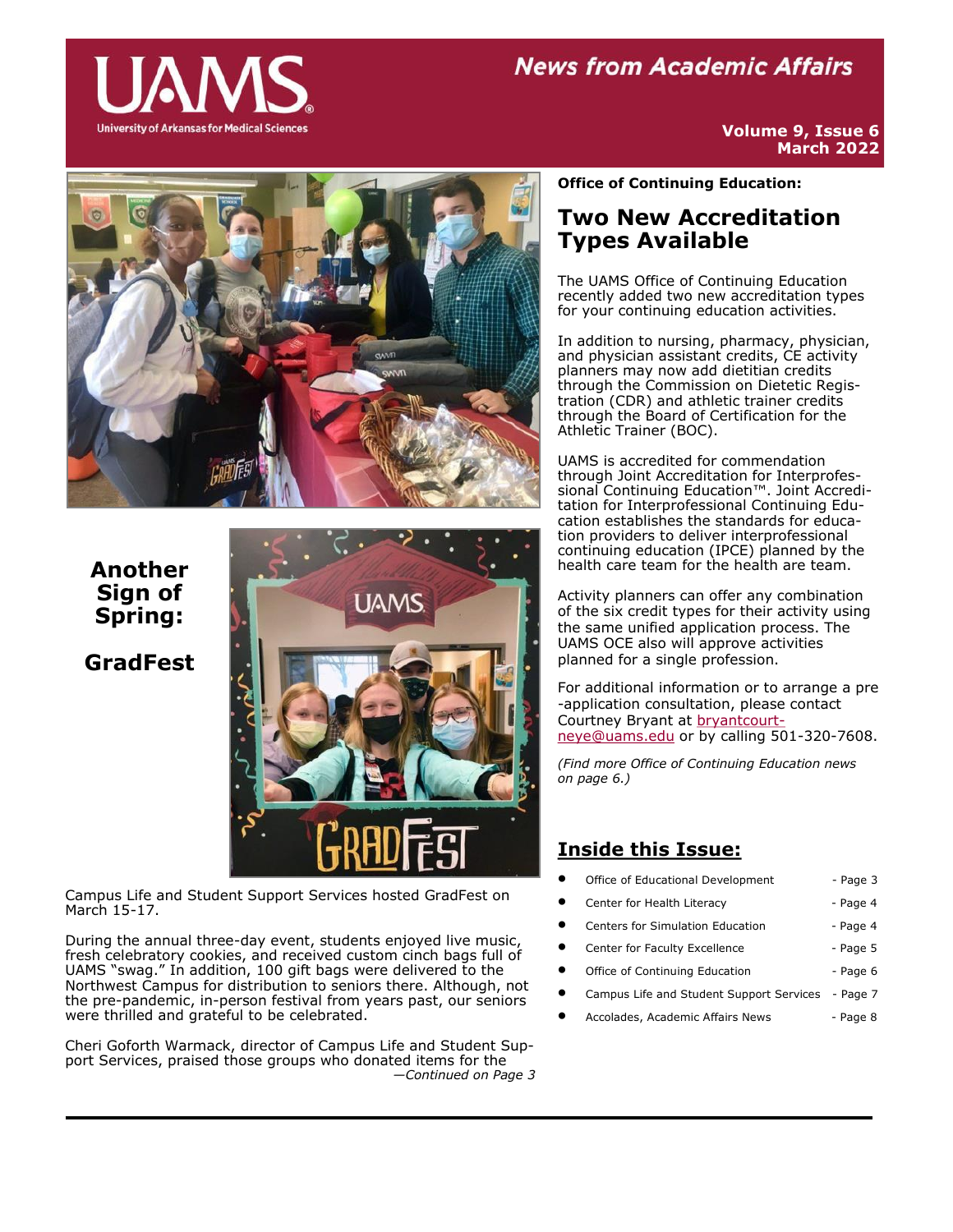# *News from Academic Affairs*

#### March 2022 Newsletter

*News from Academic Affairs* is published bimonthly (six times annually) by the Office of the Provost to inform students, faculty and staff about programs and support provided by the Division of Academic Affairs and to highlight UAMS initiatives beneficial to students and faculty.

# **Stephanie F. Gardner, Pharm.D., Ed.D.**<br>Senior Vice Chancellor for Academic Affairs

Provost and Chief Strategy Officer

#### **Departments in the Division of Academic Affairs**

#### **Enrollment Services**

- [Office of the University Registrar](http://registrar.uams.edu)
- [Commencement](http://commencement.uams.edu/)

#### **Institutional Research, Policy and Accreditation**

- [Academic Administration](http://academicaffairs.uams.edu/departments/esaa/)
- [Institutional Studies](http://academicaffairs.uams.edu/academic-support-and-services/institutional-studies/office-of-institutional-studies/)

#### **Society and Health**

- [Office of Interprofessional Education](http://ipe.uams.edu/)
- [12th Street Health and Wellness Center](http://healthon12th.uams.edu/)
- [Center for Patients and Families](http://inside.uams.edu/pfcc/) (on-campus)

#### **Student Services**

- [UAMS Library](http://library.uams.edu/)
- [Campus Life and Student Support Services](http://studentlife.uams.edu/)
- [Educational and Student Success Center](https://studentsuccess.uams.edu/)

#### **Teaching and Learning Support**

- [Office of Academic Services](http://oas.uams.edu/)
- [Centers for Simulation Education](http://medicalsim.uams.edu/)
- [Office of Educational Development](http://www.uams.edu/oed/)

[Arkansas Commission on Child Abuse, Rape](http://accardv.uams.edu/)  [and Domestic Violence](http://accardv.uams.edu/)

[Center for Health Literacy](http://healthliteracy.uams.edu/)

[Center for Faculty Excellence](https://faculty.uams.edu/)

[Office of Continuing Education](https://ce.uams.edu/?_ga=2.147633022.877535657.1552308613-1212331186.1541086923)

Office of Strategy Management

#### **Questions? Comments?**

Contact the Newsletter Editor, Jon Parham [\(jcparham@uams.edu\)](mailto:jdelavan@uams.edu) **Academic Affairs University of Arkansas for Medical Sciences 4301 West Markham, # 541 Little Rock, AR 72205 <http://academicaffairs.uams.edu/>**

# **A Message from the Provost**

UAMS is fortunate to have a strong, thriving group of more than 100 emeritus faculty. This group wishes to remain plugged in and active in the life of this institution even following their retirement.

We are glad to be able to welcome them back to campus for regular luncheons and an annual fall gathering. Granted, COVID has prevented these gatherings from happening in person but we look forward to being able to host this group on campus again when we can safely do so.



*Dr. Stephanie Gardner*

By having a a group of emeritus faculty still willing to be engaged with UAMS, we are able to rely on their experience and expertise as mentors to new and junior faculty. They continue to advise current leaders on issues of interest.

The fact that UAMS is still able to lean on the years of experience and collective expertise is simply fantastic. This fact was made more apparent recently when a study by Stanford University analyzed a database of peer-reviewed research literature to develop a list of the world's most influential researchers.

More than 50 UAMS researchers were found to be among the top 2% of researchers as measured by productivity and impact. You can read more about this study and the UAMS researchers who were listed at [news.uams.edu/2022/03/16/study](https://news.uams.edu/2022/03/16/study-puts-more-than-50-uams-faculty-among-top-2-of-influential-researchers/)-puts-more-than-50 uams-faculty-among-top-2-of-influential-[researchers.](https://news.uams.edu/2022/03/16/study-puts-more-than-50-uams-faculty-among-top-2-of-influential-researchers/)

I am pleased that so many UAMS researchers were recognized. This underscores the quality of our faculty. Of those 50 from UAMS, 15 were emeritus faculty. To me, this further illustrates that their contributions to this institution, and to generations of students and patients, are sustained long beyond their years of service.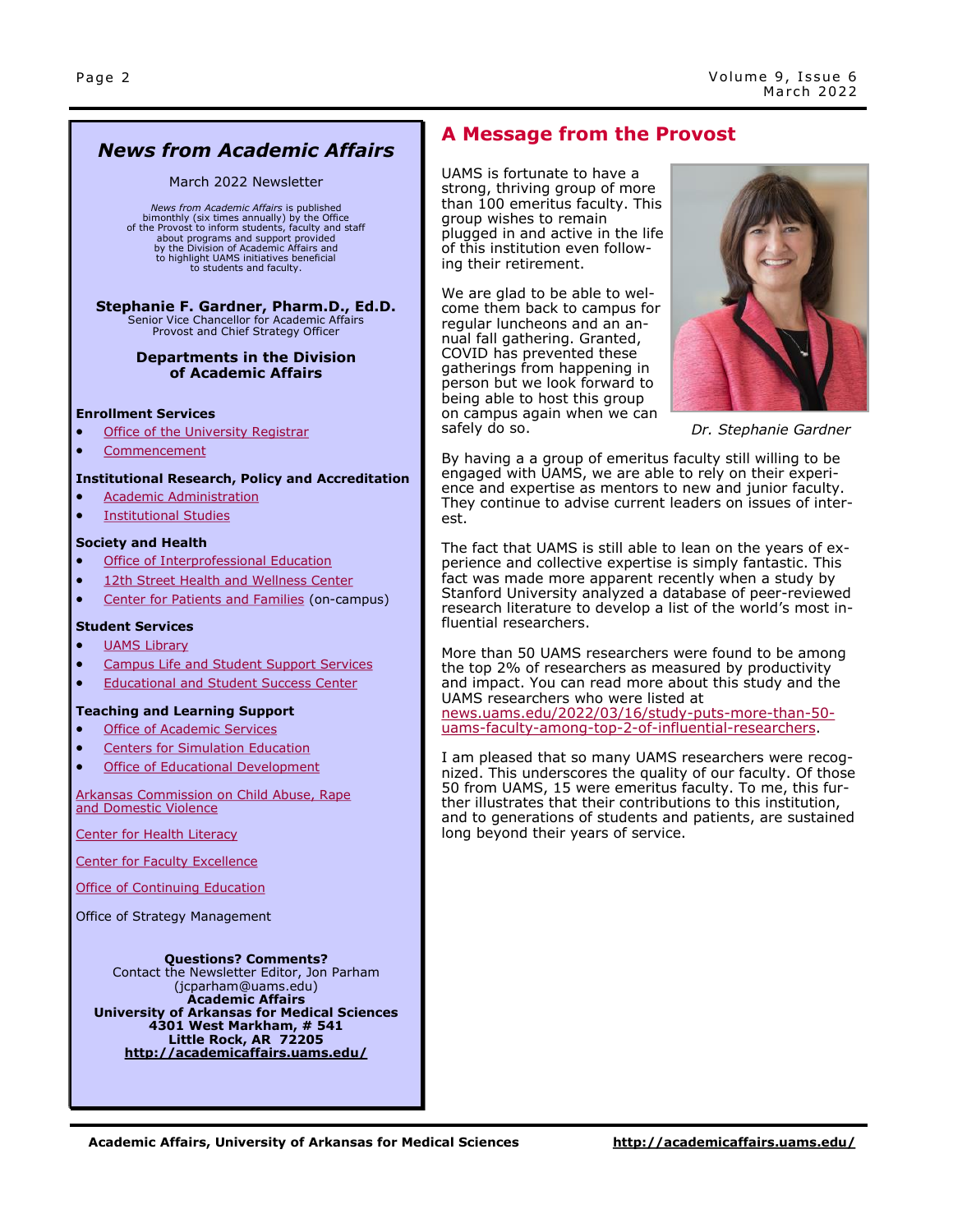# **Office of Educational Development**

### **Blackboard News**

### **Upcoming eLearning Training Sessions**

Please see our elearning Training Sessions page for our full list of April sessions. If you need training for another Blackboard tool or topic, please send your request to [BlackboardHelp@uams.edu.](mailto:BlackboardHelp@uams.edu) Comprehensive training sessions are also available by request. We can accommodate individual and group training. All sessions are conducted virtually.

| Date | Time                     | <b>Topic</b>                     |
|------|--------------------------|----------------------------------|
| 4/5  | $12-1$ p.m.              | Collaborate: Basics              |
| 4/6  | $\frac{12-1}{2}$ p.m.    | Discussions, Blogs, & Journals   |
| 4/12 | $\overline{12} - 1$ p.m. | Discussions, Blogs, & Journals   |
| 4/13 | $12-1$ p.m.              | Blackboard: Basics               |
| 4/19 | $12 - 1$ p.m.            | <b>Blackboard Groups</b>         |
| 4/20 | $12 - 1 p.m.$            | Grade Center: Basics             |
| 4/26 | $12-1$ p.m.              | SafeAssign: Plagiarism Detection |
| 4/27 | $\frac{12-1}{2}$ p.m.    | Collaborate: Basics              |

\*RSVP to [BlackboardHelp@uams.edu](mailto:BlackboardHelp@uams.edu)

### **Blackboard Course Archives**

On July 1, eLearning will backup and remove courses created in 2017 and before.

This is part of an effort to maintain our storage limits and performance of the Blackboard tool. Faculty may want to download backups of the grade center or student submissions.

Please see the following how-to documents for these processes. Downloading Assignment Files ([PDF\)](https://educationaldevelopment.uams.edu/wp-content/uploads/sites/125/2021/01/SBS_Downloading_Assignment_Files.pdf) Downloading Grades to a Spreadsheet [\(PDF\)](https://educationaldevelopment.uams.edu/wp-content/uploads/sites/125/2021/01/SBS_Downloading_Grades_to_a_Spreadsheet.pdf)

Send any questions or concerns to **BlackboardHelp@uams.edu.** 

#### **Presentation Essentials**

**Online Modules Now Available for Strengthening Presentation Skills**

OED recently created a series of online modules geared toward developing effective presentation skills.

The modules are located on the [OED Teaching Resources website](https://educationaldevelopment.uams.edu/trh/ntt/) under the heading "New to Teaching." The four modules include an Introduction, Developing Your Presentation, Designing Your Slides, and Delivering Your Presentation.

### **GradFest**

*Continued from Page 1*

student gift bags. This includes the Educational and Student Success Center, College of Nursing, College of Health Professions, Student Financial Services-Debt Management, Alumni and Annual Giving, Office of the Registrar and Campus Life.

She also thanked the Campus Life team for planning and facilitating the event, stuffing hundreds of bags, and personally congratulating each of our participating seniors.

For seniors who were unable to attend the event, bags will be available in the Student Center until the end of May. Contact Clay Tyler by email [jctyler@uams.edu](mailto:jctyler@uams.edu) or by phone (501) 686-5654.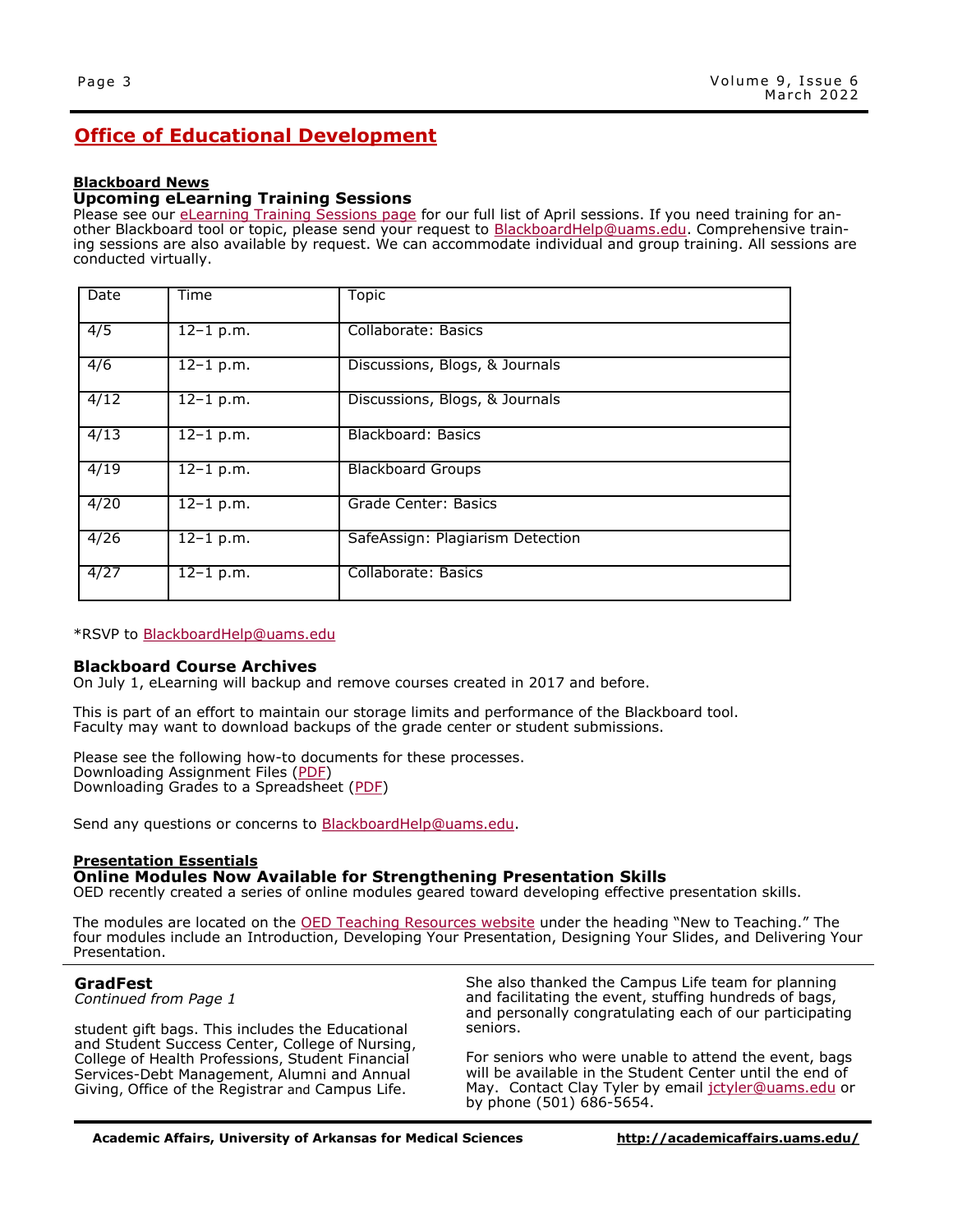To make a request, please email [HealthLiteracy@uams.edu](mailto:HealthLiteracy@uams.edu) or upload written materials for plain language editing to [www.PlainPages.org.](http://www.PlainPages.org) 

Currently our team is preparing for a virtual session for public health professionals from external organizations. We are exploring options to host more learning sessions for UAMS employees, so reach out to let us know how we might support your area. In the interim, remember that we provide plain language editing for all UAMS

# **Centers for Simulation Education**

#### **Standardized Patient Profile**

**Name:** Bev Kinley **How long you have been an SP?** 20+ years

#### **Tell us about your career/life other than the SP work that you do.**

Since my beginning as an SP about 20 years ago, I raised three sons and released them into the world. The arrival of my fifth grandchild is in May. Crazy! I am also an artist, calligrapher, and backyard chicken keeper.

#### **What is your favorite thing about being an SP?**

There are several things that I enjoy. I absolutely love the students and receive great satisfaction from seeing true learning happen. My fellow SPs are the BEST! We work hard, care about excellence, and, during down time, enjoy being on the same team.

#### **What is your least favorite thing about being an SP?**

My least favorite thing about being an SP has been all the Zoom-time when we could not be in person with the students. I appreciated the continued work, but I missed being with my co-workers and missed being present with the students.

#### **What is your biggest reward about being an SP?**

The biggest reward is hearing from the students about how much they appreciate my verbal feedback and allowing them to practice their skills on me as an SP. They are always very appreciative.

#### **What have you learned about being a patient because of the work you do?**

I have learned a lot about being a patient in the real world. I notice the small things which a doctor does and does not do in regard to clinical skills.

#### **Anything else you want to share about your experiences as a Standardized Patient?**

It used to be a Clinical Skills Center legend that a student once found a real bug in my ear. The story is true! I had been aware of a live bug in my ear but thought he had exited. The funny part about the story is that the student thought we were so good as SPs that the bug had been placed in my ear. We are committed to our job... but not so dedicated to allow bug implants!



*Bev Kinley holds Charlotte, one of her grandchildren.*

the course.

Institute.

mission areas.

# **Center for Health Literacy**

### **Center for Health Literacy Offers Plain Language Courses**

some plain language strategies to incorporate into communication.

Because of the expertise within the Center for Health Literacy when it comes to health literacy and plain language writing, we are often asked to teach others how to communicate health information effectively. We offer training on a variety of topics. Some of our most-recommended include our Applied Plain Language Writing course and teach-back training.

 Applied Plain Language Writing — covers the gamut of nuanced plain language writing best practices and includes interactive exercises and an opportunity to practice new skills with feedback from experts after

 Teach-back training provides a rationale for ensuring learner understanding using this very specific method, allows for practice and feedback of this important communication skill, and often includes a review of

The center has hosted sessions for a variety of organizations including several state agencies and a regional office of the Network of the National Library of Medicine (National Institutes of Health). We recently hosted our first session tailored to research communications for clinical researchers at the Winthrop P. Rockefeller Cancer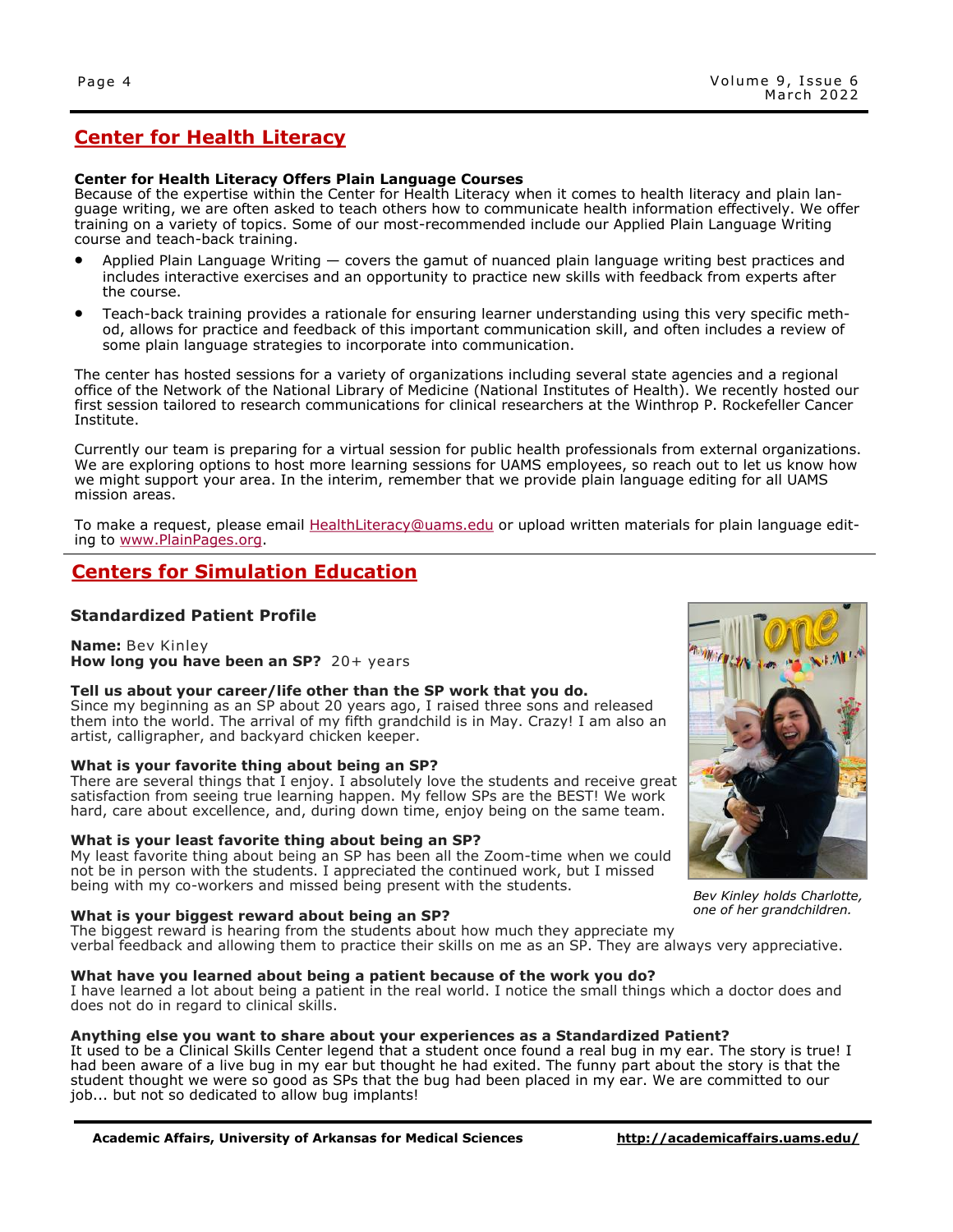# **Center for Faculty Excellence**

A [recent study](https://journals.plos.org/plosbiology/article?id=10.1371/journal.pbio.3000918) by Stanford University listed over 50 current and retired UAMS faculty among the top 2% of most influential researchers. The UAMS researchers on the list — based on an analysis of a database of peerreviewed research literature — included 15 emeritus faculty members.

To determine the most influential researchers, the study authors used a combination of citation metrics to rate a researcher's influence in their subfield over the course of their career, through 2019 – the most recently available data. Citation metrics included the h-index, a measure of a researcher's productivity and impact; and hm-index, which accounts for the researcher's co-authorships. The metrics were used to establish a composite indicator, or score.

The publicly available database ranks the top 100,000 researchers (out of nearly 7 million who had published at least five papers) across 22 scientific fields and 176 subfields, according to the composite citation index when self-citations were or were not included. The database also includes researchers not in the top 100,000, according to the composite index, but who were still within the top 2% of scientists in their subfield and had published at least five papers.

"UAMS is fortunate to have a strong, thriving group of more than 100 emeritus faculty," said Stephanie Gardner, Pharm.D., Ed.D., provost and chief strategy officer. "Your contributions to this institution, and to generations of students and patients, are incalculable.

I am pleased that your impact continues even after your retirement — as evidenced by this study."

UAMS Emeritus Faculty cited by the study included:

- James Aronson, M.D., professor emeritus (Orthopaedics)
- Thomas M. Badger, Ph.D., professor emeritus (Nutrition and Dietetics)
- Patrick H. Casey, M.D., professor emeritus (Pediatrics)
- Gerald A. Dienel, Ph.D., professor emeritus (Neurology and Neurosurgery)
- Debra H. Fiser, M.D., professor emeritus (Emergency and Critical Care Medicine)
- Edgar Garcia-Rill, Ph.D., professor emeritus (Neurology and Neurosurgery)
- Sami I. Harik, M.D., professor emeritus (Neurology and Neurosurgery)
- Jack A. Hinson, Ph.D., distinguished professor emeritus (Pharmacology and Pharmacy)
- Richard Jacobs, M.D., professor emeritus (Pediatrics)
- Philip R. Mayeux, Ph.D., professor emeritus (Pharmacology and Pharmacy)
- Richard P. Morrison, Ph.D., professor emeritus (Microbiology)
- Roger G. Rank, Ph.D., professor emeritus (Microbiology)
- Richard Smith, M.D., distinguished professor emeritus (Psychiatry)
- Sudhir Shah, M.D., professor emeritus (Internal Medicine Urology and Nephrology)
- Kevin D. Young, Ph.D., professor emeritus (Microbiology)

#### [See the full list of UAMS faculty recognized](https://news.uams.edu/2022/03/16/study-puts-more-than-50-uams-faculty-among-top-2-of-influential-researchers/)

The Center for Faculty Excellence, online at [faculty.uams.edu,](https://faculty.uams.edu) keeps UAMS emeritus faculty connected with the institution and with each other. Find out more about the **Emeritus Faculty Group online**. The next Emeritus Luncheon is scheduled for Thursday, May 5.

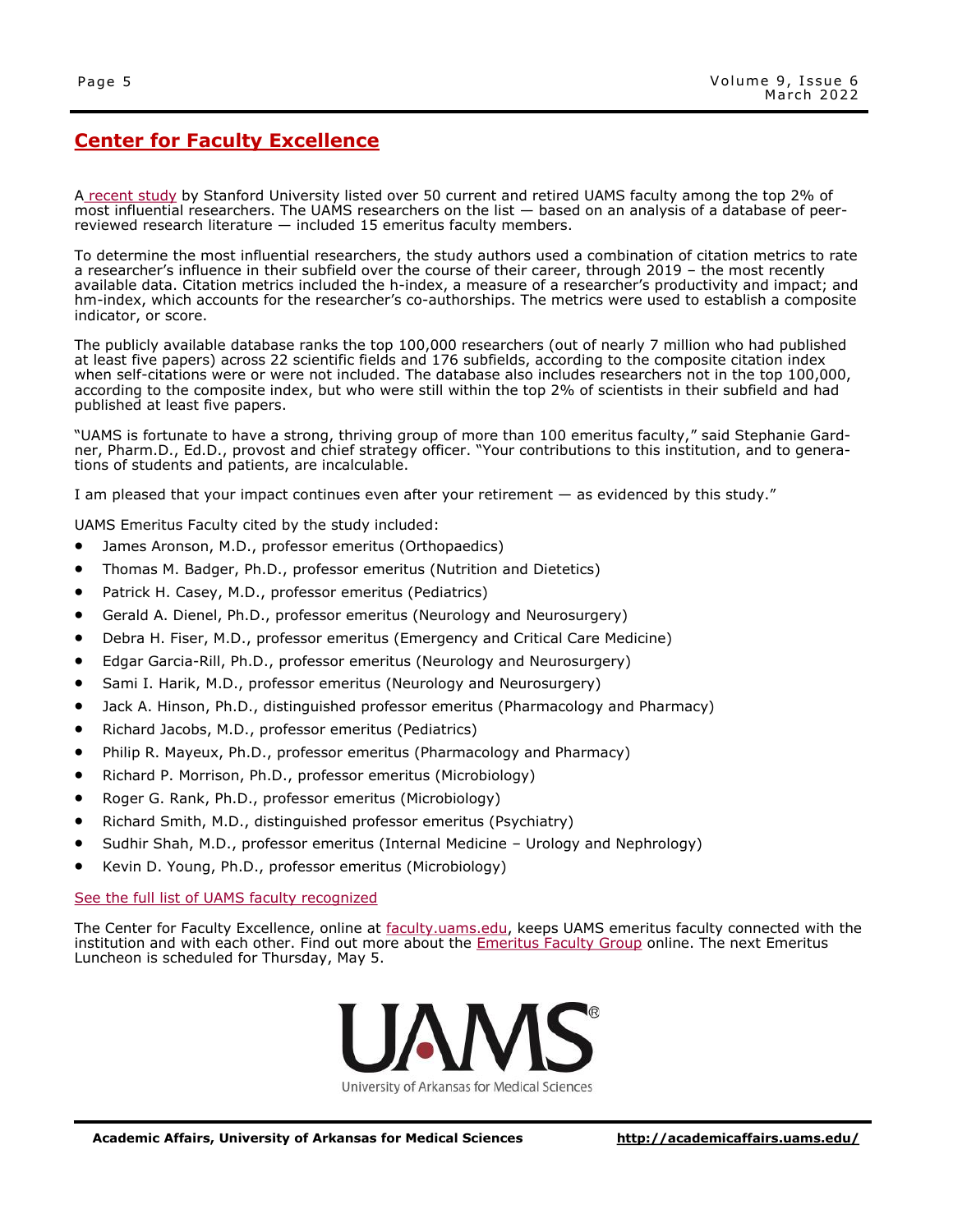# **Office of Continuing Education**

## **Upcoming Managed Conference Continuing Education Activities**

| 04/01/2022                                                                | Webinar: Diabetes Update: Diabetes Prevention Program                 |  |  |
|---------------------------------------------------------------------------|-----------------------------------------------------------------------|--|--|
| $12-1$ p.m.                                                               | Visit here to register or for more information for this free webinar. |  |  |
|                                                                           |                                                                       |  |  |
|                                                                           |                                                                       |  |  |
|                                                                           |                                                                       |  |  |
| 04/08/2022                                                                |                                                                       |  |  |
|                                                                           | <b>Virtual Conference:</b> 2022 Arkansas Nursing Research Conference  |  |  |
| $7:30$ a.m. $-5$ p.m.                                                     | Visit here to register or for more information                        |  |  |
|                                                                           |                                                                       |  |  |
|                                                                           |                                                                       |  |  |
|                                                                           |                                                                       |  |  |
|                                                                           |                                                                       |  |  |
| 4/23/2022                                                                 | <b>Virtual Conference:</b> 2022 Arkansas Pain Management Symposium    |  |  |
| 8 a.m. - 5 p.m.                                                           | Visit here to register or for more information                        |  |  |
|                                                                           |                                                                       |  |  |
|                                                                           |                                                                       |  |  |
|                                                                           |                                                                       |  |  |
|                                                                           |                                                                       |  |  |
| 05/06/2022                                                                | Webinar: Diabetes Update: Advances in Peripheral Neuropathy           |  |  |
|                                                                           |                                                                       |  |  |
| $12-1$ p.m.                                                               | Visit here to register or for more information for this free webinar. |  |  |
|                                                                           |                                                                       |  |  |
|                                                                           |                                                                       |  |  |
|                                                                           |                                                                       |  |  |
| 06/03/2022                                                                | Webinar: Diabetes Update: Community-engaged Diabetes Research in      |  |  |
| $12-1$ p.m.                                                               | Arkansas: A Focus on Food Insecurity                                  |  |  |
|                                                                           | Visit here to register or for more information for this free webinar. |  |  |
|                                                                           |                                                                       |  |  |
|                                                                           |                                                                       |  |  |
|                                                                           |                                                                       |  |  |
|                                                                           |                                                                       |  |  |
| Please visit the OCE website for a listing of other CE/CME opportunities. |                                                                       |  |  |

### **CE Activity Highlight: Geriatrics and Long-Term Care Update**

The *Geriatrics and Long-Term Care Update* is an annual multi-day conference that celebrated its 22nd year on Sept. 16-18, 2021. This interprofessional conference met virtually the past two years, and we are hoping to bring participants back in the fall and offer a hybrid conference.

Jeanne Wei, M.D., Ph.D., chair of the Donald W. Reynolds Department of Geriatrics in the College of Medicine, serves as the course director. She leads the planning for an activity that is a true testament to interprofessional practice planned by and for the health care team.

The 2021 conference was well attended by 165 health care providers representing nurses, pharmacists, physicians, physician assistants, social workers, long-term care administrators, occupational and physical therapists, and others interested in geriatric patient care. The first day included Interprofessional Management of the Geriatric Patient that featured sections on COVID-19 in the Elderly and Caring for the Rural Patient, with three rapid -fire presentations in each section followed by panel presentations by the faculty. The second day featured Geriatric Medicine Updates on neurological, cardiovascular, renal, and gastrointestinal topics. Saturday's topics were focused on addressing issues in long-term care, palliative care, vaccines, integrative medicine therapies, and medication management.

In addition to UAMS faculty, guest speakers included Bill Gurley, Ph.D., from the University of Mississippi, Robert Zorowitz, M.D., MBA, from Optum, a pharmacy benefit manager and health care provider, Atul Kothari, M.D., from the Arkansas Department of Health, and Krishna Kakkera, M.D., from the Batesville Pulmonology Clinic.

The Geriatrics Update is always well received by participants. Past comments included, "This is my fourth UAMS Geriatrics conference and was the best as far as quality of lectures and relevance to clinical practice." "Excellent speakers." "Topics were exceptional."

Dr. Wei shared her thoughts about the conference. "This was our best conference yet, thanks to the CME office for their helpful input. We need to keep healthcare professionals updated on the latest advances in caring for older Americans."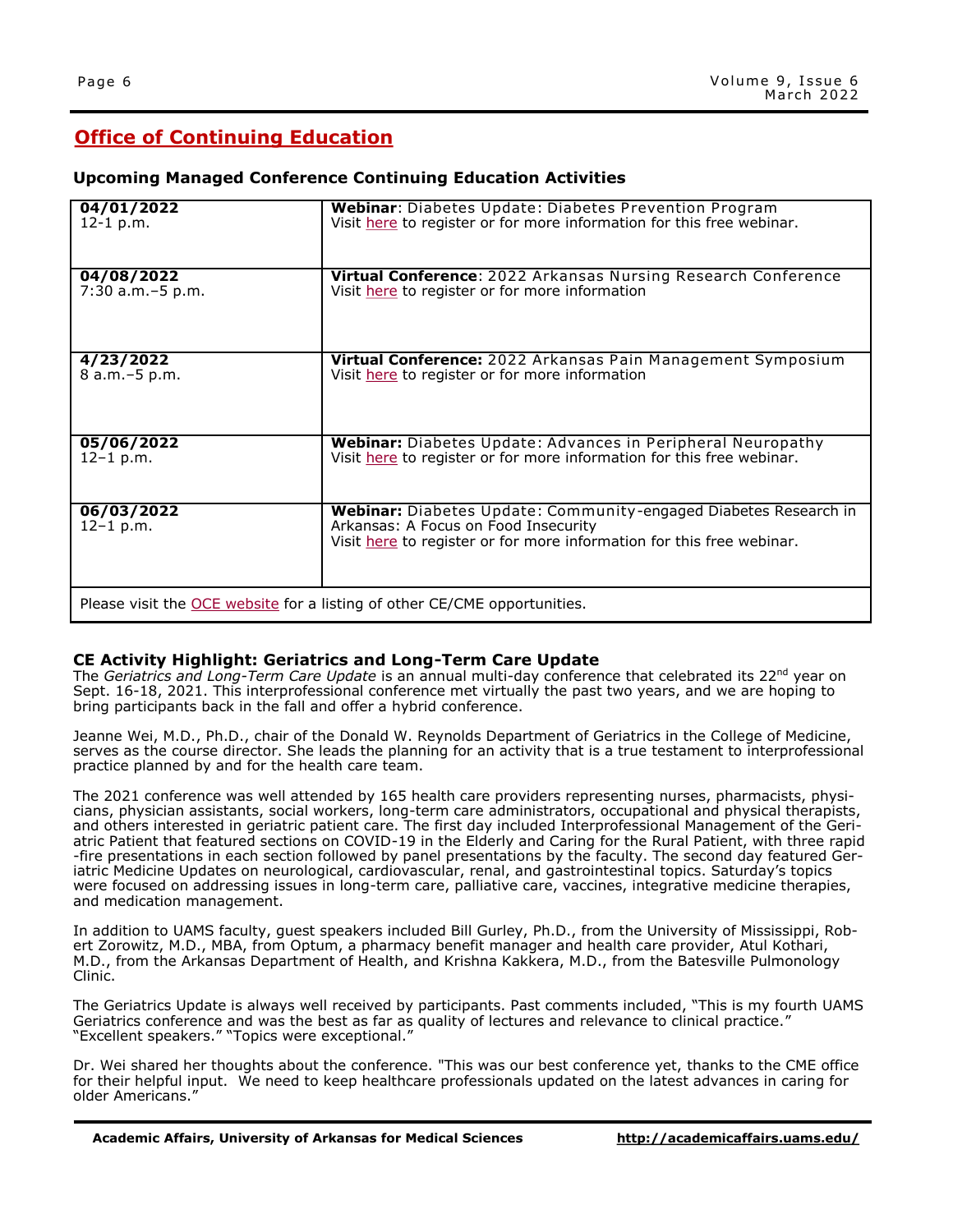# **Campus Life and Student Support Services**



### **Campus Life Sponsors Virtual Chocolate-Tasting Experience**

Chocolate has long been associated with Valentine's Day. In February, to honor this age-old tradition, Campus Life sponsored a virtual event that treated students to the ultimate chocolate tasting experience. Participants were shipped an elegant display of handmade luxury chocolates and the event host, chocolatier Erica, guided them through an interactive multi-sensory experience of chocolate tasting and pairings. Students also learned about the history of chocolate and the delicate, complex process of making chocolate.



### **ASG Hosts Painting with a Twist (at Home)**

The Associated Student Government hosted Painting with a Twist at Home recently. Although the students miss the in-person studio atmosphere, painting in the comfort of your own space definitely has its perks. The African American-themed event celebrated diversity, equity and inclusion for the month of February.